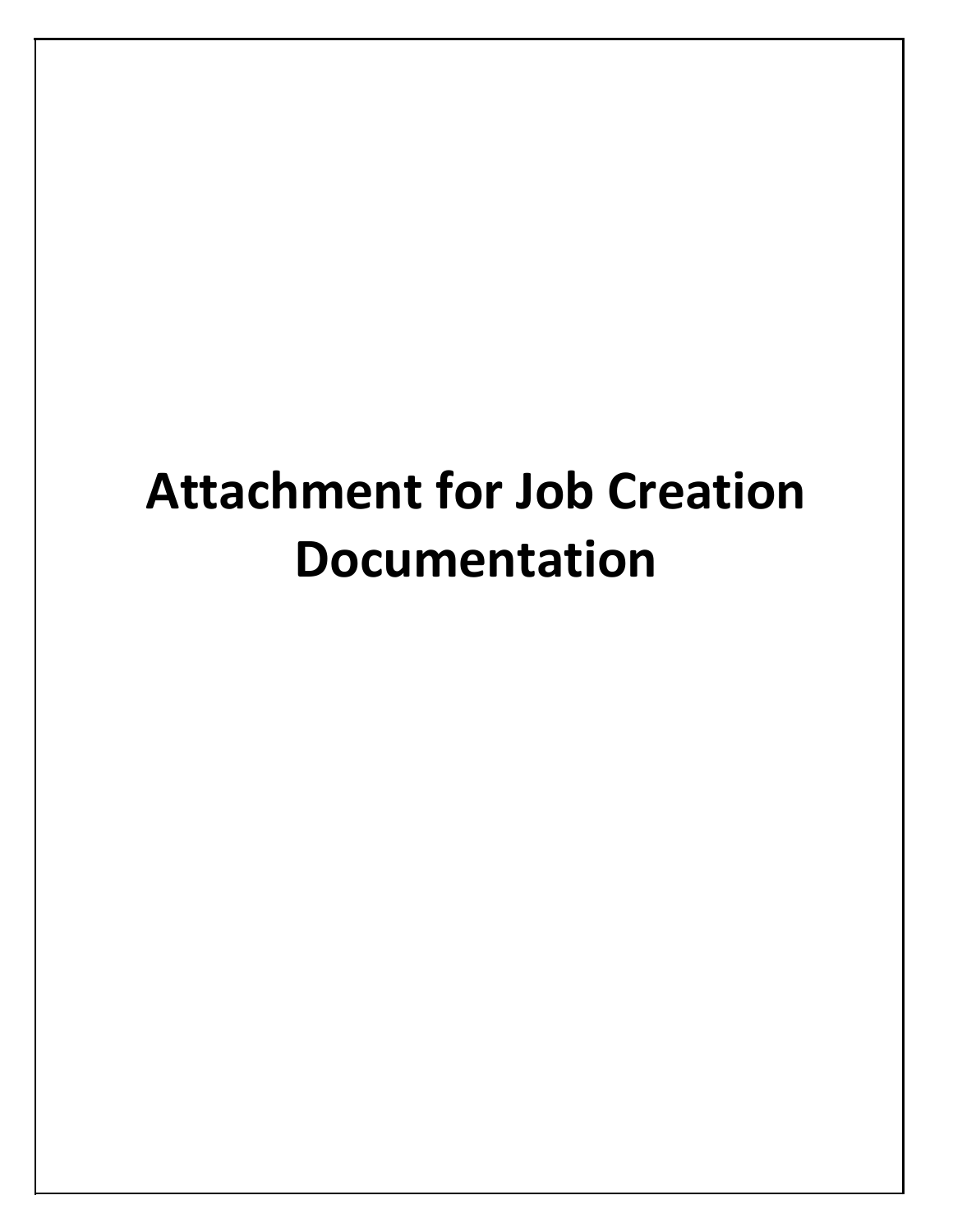

#### **GENERAL CDBG INTAKE ELIGIBILITY FORM**

#### **LIMITED INCOME (LMI) LIMITED CLIENTELE (LMC) / LIMITED JOBS (LMJ) / LIMITED HOUSING (LMH)**

| <b>NAME:</b>                                                                                                                                                                                                                                                                                                                                                                                                                                                                                                                                                                                                                                                                                                                                                                                                                                                                                |                                                                   | PHONE: <u>___________________</u>                                                                             |                                      |
|---------------------------------------------------------------------------------------------------------------------------------------------------------------------------------------------------------------------------------------------------------------------------------------------------------------------------------------------------------------------------------------------------------------------------------------------------------------------------------------------------------------------------------------------------------------------------------------------------------------------------------------------------------------------------------------------------------------------------------------------------------------------------------------------------------------------------------------------------------------------------------------------|-------------------------------------------------------------------|---------------------------------------------------------------------------------------------------------------|--------------------------------------|
| <b>ADDRESS:</b>                                                                                                                                                                                                                                                                                                                                                                                                                                                                                                                                                                                                                                                                                                                                                                                                                                                                             |                                                                   | ZIP: and the state of the state of the state of the state of the state of the state of the state of the state |                                      |
| $\Box$ Female<br>Gender:<br>$\Box$ Male<br><b>Ethnicity:</b><br>Race (Please check the race category which applies to you):<br>White<br>Black/African American<br>Black/African American & White<br>Asian<br>Asian & White<br>Native Hawaiian/Other Pacific Islander<br>American Indian or Alaskan Native & Black/African American                                                                                                                                                                                                                                                                                                                                                                                                                                                                                                                                                          | Hispanic<br>Not Hispanic<br>$\perp$<br><b>Other: Multi Racial</b> | American Indian/Alaskan Native<br>American Indian/Alaskan Native & White                                      |                                      |
| List Yourself and all Other Persons Occupying Home                                                                                                                                                                                                                                                                                                                                                                                                                                                                                                                                                                                                                                                                                                                                                                                                                                          | Relationship                                                      | Gender<br>Age                                                                                                 | Employed?                            |
| 1.                                                                                                                                                                                                                                                                                                                                                                                                                                                                                                                                                                                                                                                                                                                                                                                                                                                                                          | Self                                                              |                                                                                                               | Yes<br>No.                           |
| 2.                                                                                                                                                                                                                                                                                                                                                                                                                                                                                                                                                                                                                                                                                                                                                                                                                                                                                          |                                                                   |                                                                                                               | Yes<br>No                            |
| 3.                                                                                                                                                                                                                                                                                                                                                                                                                                                                                                                                                                                                                                                                                                                                                                                                                                                                                          |                                                                   |                                                                                                               | No<br>Yes                            |
| 4.                                                                                                                                                                                                                                                                                                                                                                                                                                                                                                                                                                                                                                                                                                                                                                                                                                                                                          |                                                                   |                                                                                                               | Yes<br>No                            |
| 5.                                                                                                                                                                                                                                                                                                                                                                                                                                                                                                                                                                                                                                                                                                                                                                                                                                                                                          |                                                                   |                                                                                                               | No<br>Yes                            |
| 6.                                                                                                                                                                                                                                                                                                                                                                                                                                                                                                                                                                                                                                                                                                                                                                                                                                                                                          |                                                                   |                                                                                                               | No<br>Yes                            |
| $\overline{7}$ .                                                                                                                                                                                                                                                                                                                                                                                                                                                                                                                                                                                                                                                                                                                                                                                                                                                                            |                                                                   |                                                                                                               | Yes<br>No                            |
| 8.                                                                                                                                                                                                                                                                                                                                                                                                                                                                                                                                                                                                                                                                                                                                                                                                                                                                                          |                                                                   |                                                                                                               | Yes<br>No.                           |
| <b>INCOME VERIFICATION DATA</b>                                                                                                                                                                                                                                                                                                                                                                                                                                                                                                                                                                                                                                                                                                                                                                                                                                                             |                                                                   |                                                                                                               |                                      |
| The assistance you receive is determined in part by the size of your household and your income. All income and assets will require<br>verification before eligibility will be granted. Income includes all money coming into the household from all persons over 18 years old.<br>Wages, salaries, tips, commissions; Self-employment income; Retirement, Survivor, or Disability pensions; Social Security or<br>Railroad retirement; Supplemental Security Income, Aid to Families with Dependent Children (AFDC), Temporary Assistance to<br>Needy Families (TANF), Food Stamps, or other public assistance, or public welfare programs; Interest, dividends, net rental income,<br>or income from estates or trusts; and any other sources of income received regularly, including Veterans' (VA) payments,<br>unemployment compensation, alimony, and child support must be disclosed. |                                                                   |                                                                                                               |                                      |
| <b>Household Member</b>                                                                                                                                                                                                                                                                                                                                                                                                                                                                                                                                                                                                                                                                                                                                                                                                                                                                     | <b>Source of Income</b>                                           |                                                                                                               | <b>Gross Monthly Amount Received</b> |
| 1.                                                                                                                                                                                                                                                                                                                                                                                                                                                                                                                                                                                                                                                                                                                                                                                                                                                                                          |                                                                   | \$                                                                                                            |                                      |
| 2.                                                                                                                                                                                                                                                                                                                                                                                                                                                                                                                                                                                                                                                                                                                                                                                                                                                                                          |                                                                   | \$                                                                                                            |                                      |
| 3.                                                                                                                                                                                                                                                                                                                                                                                                                                                                                                                                                                                                                                                                                                                                                                                                                                                                                          |                                                                   | \$                                                                                                            |                                      |
| 4.                                                                                                                                                                                                                                                                                                                                                                                                                                                                                                                                                                                                                                                                                                                                                                                                                                                                                          |                                                                   | \$                                                                                                            |                                      |
| 5.                                                                                                                                                                                                                                                                                                                                                                                                                                                                                                                                                                                                                                                                                                                                                                                                                                                                                          |                                                                   | \$                                                                                                            |                                      |
| Income Fligibility Acceptable Documentation: Copy of Pay Stubs (from previous employer) Aid to Families with Dependent                                                                                                                                                                                                                                                                                                                                                                                                                                                                                                                                                                                                                                                                                                                                                                      |                                                                   |                                                                                                               |                                      |

**Income Eligibility Acceptable Documentation:** Copy of Pay Stubs (from previous employer), Aid to Families with Dependent Children (AFDC) or Temporary Assistance to Needy Families (TANF) Official Printout/letter, Food Stamp Official Printout/letter, Letter confirming amount of unemployment benefits received, proof of child support or alimony, proof of SSA/SSI or Veteran's Benefits, or proof of retirement income. **MUST ATTACH A COPY OF DOCUMENTS – NO EXCEPTIONS**.

| I, the undersigned applicant, do hereby authorize                                                                                       | to verify my personal records, including |
|-----------------------------------------------------------------------------------------------------------------------------------------|------------------------------------------|
| (Name of Agency)                                                                                                                        |                                          |
| wages, pensions, and investments. It is understood that this authorization is granted for the sole purpose of certifying my eligibility |                                          |
| for federal financial assistance, and that all information acquired in this regard will remain confidential.                            |                                          |

BY MY SIGNATURE, I ACKNOWLEDGE THAT ALL INFORMATION I HAVE PROVIDED IS TRUE AND CORRECT TO THE BEST OF MY KNOWLEDGE. I AM AWARE THAT IF I MAKE ANY WILLFUL FALSE STATEMENT IN THIS CERTIFICATION OR ANY OTHER DOCUMENTATION THAT I PROVIDE FOR PROGRAM ELIGIBILITY, I MAY BE PUNISHED WITH FINES OR IMPRISONMENT OF UP TO FIVE (5) YEARS, OR BOTH, UNDER SECTION 1001 OF TITLE 18, UNITED STATES CODE, AND I ALSO MAY BE SUBJECT TO CIVIL AND/OR ADMINISTRATIVE PENALTIES AND SANCTIONS.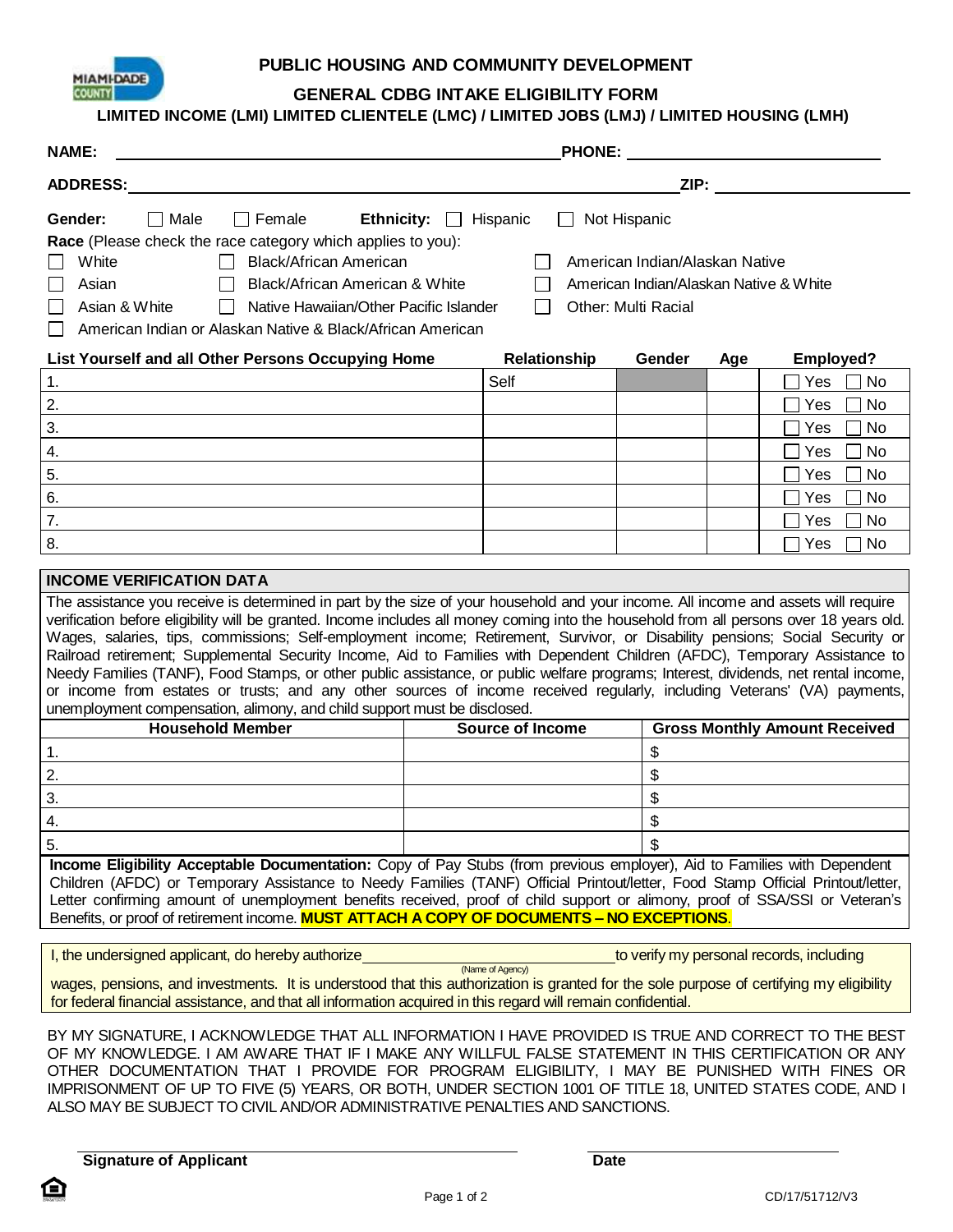

#### **GENERAL CDBG INTAKE ELIGIBILITY FORM**

| <b>CDBG INCOME ELIGIBILITY</b>                                   | 24 CFR 570.208                |                             |
|------------------------------------------------------------------|-------------------------------|-----------------------------|
| Activity classified under family size and income                 | 24 CFR 570.208(a)(2)(i)(B)    | $24$ CFR 570.506(b)(3)(iii) |
| Activity is classified based on income eligibility requirements  | $124$ CFR 570.208(a)(2)(i)(C) | 24 CFR 570.506(b)(3)(iii)   |
| that restrict it exclusively to low- and moderate-income persons |                               |                             |

#### **DEFINITIONS / 24 CFR 570.3**

**Family** means all persons living in the same household who are related by birth, marriage or adoption.

**Household** means all the persons who occupy a housing unit. The occupants may be a single family, one person living alone, two or more families living together, or any other group of related or unrelated persons who share living arrangements.

**Income**. For the purpose of determining whether a family or household is low- and moderate-income under subpart C of this part, grantees may select any of the three definitions listed below for each activity, except that integrally related activities of the same type and qualifying under the same paragraph of 570.208(a) shall use the same definition of income. The option to choose a definition does not apply to activities that qualify under 570.208(a)(1) (Area benefit activities), except when the recipient carries out a survey under 570.208(a)(1)(vi). Activities qualifying under 570.208(a)(1) generally must use the area income data supplied to recipients by HUD. The **three definitions** are as follows:

**(i) Annual income as defined** under the Section 8 Housing Assistance Payments program at 24 CFR 813.106 (except that if the CDBG assistance being provided is homeowner rehabilitation under 570.202, the value of the homeowner's primary residence may be excluded from any calculation of Net Family Assets); or

Estimate the annual income of a family or household by projecting the prevailing rate of income of each person at the time assistance is provided for the individual, family, or household (as applicable).

**Estimated annual income** shall include income from all family or household members, as applicable. Income or asset enhancement derived from the CDBG-assisted activity shall not be considered in calculating estimated annual income.

**Low- and moderate-income household** means a household having an income equal to or less than the Section 8 lowincome limit established by HUD.

**Low- and moderate-income person** means a member of a family having an income equal to or less than the Section 8 lowincome limit established by HUD. Unrelated individuals will be considered as one-person families for this purpose.

**Low-income household** means a household having an income equal to or less than the Section 8 very low-income limit established by HUD.

**Low-income person** means a member of a family that has an income equal to or less than the Section 8 very low-income limit established by HUD. Unrelated individuals shall be considered as one-person families for this purpose.

#### **INSTRUCTIONS FOR IMPLEMENTING AGENCY**

You must first seek third party verification. This is a verification that is received directly from the source of income. The request can be by mail, fax, or email. It must be clearly evidenced that it was received from the source.

| <b>Family</b><br><b>Size</b> | <b>Extremely Low</b><br>(30% of Median) | <b>Very Low</b><br>(50% of Median) | Low<br>(80% of Median) |
|------------------------------|-----------------------------------------|------------------------------------|------------------------|
|                              | \$15,900                                | \$26,450                           | \$42,300               |
| 2                            | \$18,150                                | \$30,200                           | \$48,350               |
| 3                            | \$20,420                                | \$34,000                           | \$54,400               |
| 4                            | \$24,600                                | \$37,750                           | \$60,400               |
| 5                            | \$28,780                                | \$40,800                           | \$65,250               |
| 6                            | \$32,960                                | \$43,800                           | \$70,100               |
|                              | \$37,140                                | \$46,850                           | \$74,900               |
| 8                            | \$41,320                                | \$49,850                           | \$79,750               |

#### **Income Limits for Fiscal Year 2017 (Effective 04/14/2017) Please check the appropriate family size and income.**

Warning: Title 18, US Code Section 1001, states that a person who knowingly and willingly makes false or fraudulent statements to any Department or Agency of the United States is quilty of a felony. State law may also provide penalties for false or fraudulent statements.

2 of 2

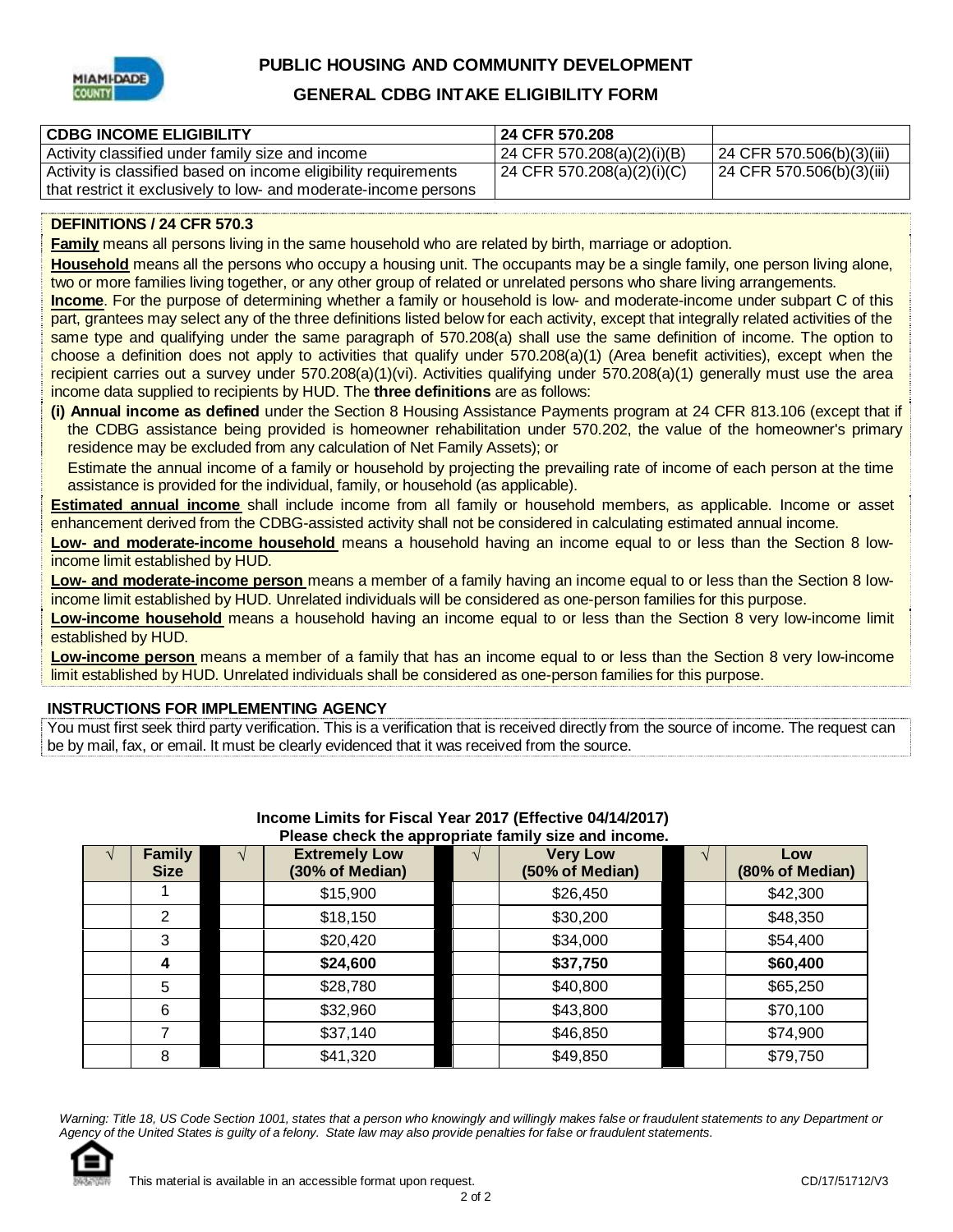

#### **COMMUNITY DEVELOPMENT BLOCK GRANT JOB CREATION VERIFICATION (NON-NRSA)**

#### THE COMPANY IN WHICH YOU ARE APPLYING FOR EMPLOYMENT HAS RECEIVED FEDERAL ASSISTANCE. THE INFORMATION REQUESTED IN THIS FORM IS REQUIRED BY THE US DEPARTMENT OF HOUSING AND URBAN DEVELOPMENT.

| Phone Number: <u>____________________________</u>                                                                                                                                                                                                                  |                                                                                                 |                                                                                                                      |
|--------------------------------------------------------------------------------------------------------------------------------------------------------------------------------------------------------------------------------------------------------------------|-------------------------------------------------------------------------------------------------|----------------------------------------------------------------------------------------------------------------------|
| Name of Employee: <u>example and the contract of the set of the set of the set of the set of the set of the set of the set of the set of the set of the set of the set of the set of the set of the set of the set of the set of</u>                               |                                                                                                 |                                                                                                                      |
|                                                                                                                                                                                                                                                                    |                                                                                                 |                                                                                                                      |
|                                                                                                                                                                                                                                                                    |                                                                                                 |                                                                                                                      |
| Phone Number:                                                                                                                                                                                                                                                      |                                                                                                 |                                                                                                                      |
| Date of Hire:                                                                                                                                                                                                                                                      |                                                                                                 | Were you unemployed prior to taking your job? $\Box$ Yes $\Box$ No                                                   |
| Does your employer offer employer sponsored health care benefit? $\Box$ Yes $\Box$ No                                                                                                                                                                              |                                                                                                 |                                                                                                                      |
| Please check the box next to the job title that best describes your position:<br><b>Officials and Managers</b><br>Sales<br>Professional<br>Technicians<br>Job Title:                                                                                               | Office and Clerical<br>Craft work (skilled)<br>Full Time: □ Yes □ No<br>DEMOGRAPHIC INFORMATION | Operatives (semi-skilled)<br>$\Box$<br>Laborer (unskilled)<br>Service workers<br>If part-time, number of hours: //wk |
| $\Box$ Female<br>Gender: Male                                                                                                                                                                                                                                      |                                                                                                 | <b>Ethnicity:</b> $\Box$ Hispanic<br>□ Not Hispanic                                                                  |
| <b>Racial Category (select one below):</b><br>White<br><b>Black/African American</b><br>Black/African American & White<br>Asian<br>$\Box$<br>Asian & White<br>Native Hawaiian/Other Pacific Islander<br>American Indian or Alaskan Native & Black/African American |                                                                                                 | American Indian/Alaskan Native<br>American Indian/Alaskan Native & White<br><b>Other: Multi Racial</b>               |
| TOTAL FAMILY SIZE (Please circle one): 1 2 3<br>TOTAL FAMILY SIZE INCOME: \$<br><b>EXCEPTIONS.</b>                                                                                                                                                                 | 4                                                                                               | 5<br>6<br>7<br>8<br>NOTE: EMPLOYER MUST INCLUDE A COPY OF THE ABOVE EMPLOYEE'S FIRST PAY STUB - NO                   |

*Please see reverse side for family size and household income.*

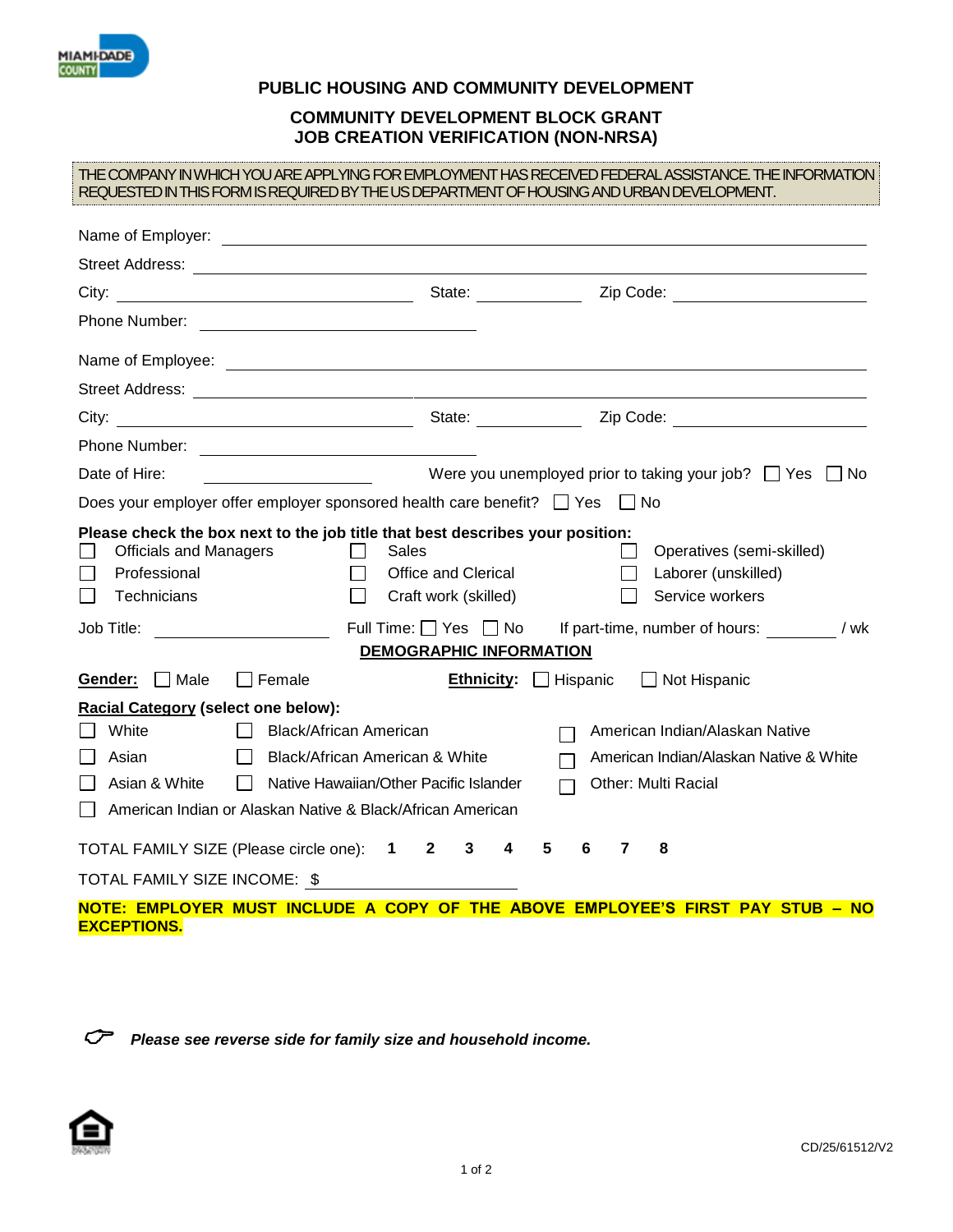

#### **COMMUNITY DEVELOPMENT BLOCK GRANT JOB CREATION VERIFICATION (NON-NRSA)**

#### **Income Limits for Fiscal Year 2017-18 (Effective 04/14/2017) Please check the appropriate family size and income.**

| <b>Family</b><br><b>Size</b> | . .<br><b>Extremely Low</b><br>(30% of Median) | <b>Very Low</b><br>(50% of Median) | Low<br>(80% of Median) |
|------------------------------|------------------------------------------------|------------------------------------|------------------------|
|                              | \$15,900                                       | \$26,450                           | \$42,300               |
| 2                            | \$18,150                                       | \$30,200                           | \$48,350               |
| 3                            | \$20,420                                       | \$34,000                           | \$54,400               |
| 4                            | \$24,600                                       | \$37,750                           | \$60,400               |
| 5                            | \$28,780                                       | \$40,800                           | \$65,250               |
| 6                            | \$32,960                                       | \$43,800                           | \$70,100               |
|                              | \$37,140                                       | \$46,850                           | \$74,900               |
| 8                            | \$41,320                                       | \$49,850                           | \$79,750               |

BY MY SIGNATURE, I ACKNOWLEDGE THAT ALL INFORMATION I HAVE PROVIDED IS TRUE AND CORRECT TO THE BEST OF MY KNOWLEDGE. I AM AWARE THAT IF I MAKE ANY WILLFUL FALSE STATEMENT IN THIS CERTIFICATION OR ANY OTHER DOCUMENTATION THAT I PROVIDE FOR PROGRAM ELIGIBILITY, I MAY BE PUNISHED WITH FINES OR IMPRISONMENT OF UP TO FIVE (5) YEARS, OR BOTH, UNDER SECTION 1001 OF TITLE 18, UNITED STATES CODE, AND I ALSO MAY BE SUBJECT TO CIVIL AND/OR ADMINISTRATIVE PENALTIES AND SANCTIONS.

Employee's Name (Print/Type) Employee's Signature Date

Warning: Title 18, US Code Section 1001, states that a person who knowingly and willingly makes false or fraudulent statements to any Department or *Agency of the United States is guilty of a felony. State law may also provide penalties for false or fraudulent statements.* 

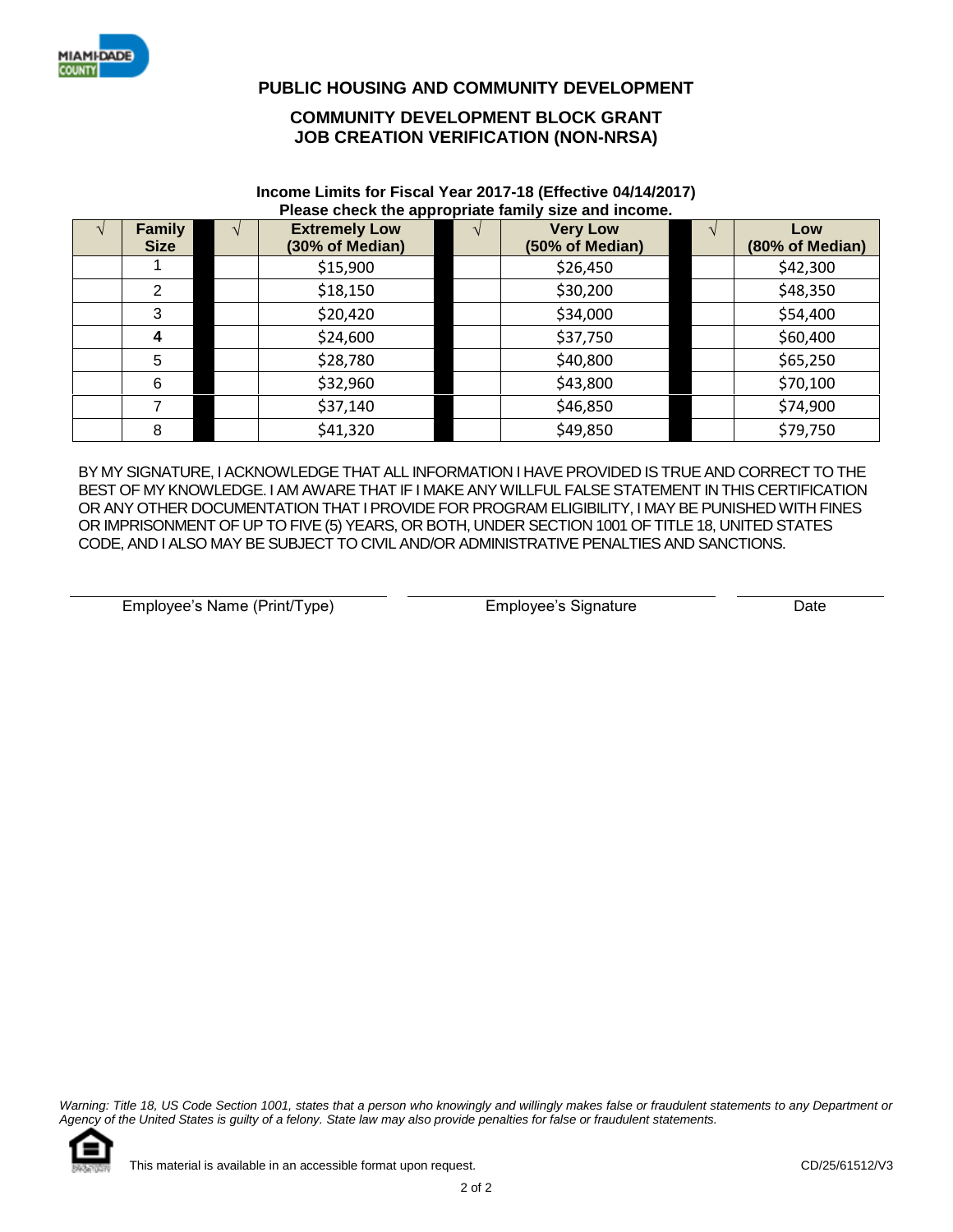

#### **COMMUNITY DEVELOPMENT BLOCK GRANT JOB CREATION VERIFICATION (NRSA)**

| REQUESTED IN THIS FORM IS REQUIRED BY THE US DEPARTMENT OF HOUSING AND URBAN DEVELOPMENT.                                                                                                                                            |                                                                                                                      |                                                                   |        |                                  | THE COMPANY IN WHICH YOU ARE APPLYING FOR EMPLOYMENT HAS RECEIVED FEDERAL ASSISTANCE. THE INFORMATION                                                                                                                               |
|--------------------------------------------------------------------------------------------------------------------------------------------------------------------------------------------------------------------------------------|----------------------------------------------------------------------------------------------------------------------|-------------------------------------------------------------------|--------|----------------------------------|-------------------------------------------------------------------------------------------------------------------------------------------------------------------------------------------------------------------------------------|
|                                                                                                                                                                                                                                      | To determine if the business and/or employee is located and/or lives in an NRSA please go to:                        | http://gisweb.miamidade.gov/CommunityServices/                    |        |                                  |                                                                                                                                                                                                                                     |
| Sewer bill), or school records.)                                                                                                                                                                                                     |                                                                                                                      |                                                                   |        |                                  | (Must attach map printout, copy of a valid driver's license and one (1) of the following: utility bill (e.g., FPL or Water and                                                                                                      |
| Name of NRSA:                                                                                                                                                                                                                        | <u> Alexandria de la contrada de la contrada de la contrada de la contrada de la contrada de la contrada de la c</u> |                                                                   |        |                                  |                                                                                                                                                                                                                                     |
|                                                                                                                                                                                                                                      |                                                                                                                      |                                                                   |        |                                  |                                                                                                                                                                                                                                     |
|                                                                                                                                                                                                                                      |                                                                                                                      |                                                                   |        |                                  |                                                                                                                                                                                                                                     |
|                                                                                                                                                                                                                                      |                                                                                                                      |                                                                   |        |                                  |                                                                                                                                                                                                                                     |
| Phone Number: <u>__________________________</u>                                                                                                                                                                                      |                                                                                                                      |                                                                   |        |                                  |                                                                                                                                                                                                                                     |
| Name of Employee: <u>example and the set of the set of the set of the set of the set of the set of the set of the set of the set of the set of the set of the set of the set of the set of the set of the set of the set of the </u> |                                                                                                                      |                                                                   |        |                                  |                                                                                                                                                                                                                                     |
|                                                                                                                                                                                                                                      |                                                                                                                      |                                                                   |        |                                  |                                                                                                                                                                                                                                     |
|                                                                                                                                                                                                                                      |                                                                                                                      |                                                                   |        |                                  | City: <u>City:</u> 2ip Code: 21 City: 2ip Code: 21 City: 21 Code: 21 Code: 21 Code: 21 Code: 21 Code: 21 Code: 21 Code: 21 Code: 21 Code: 21 Code: 21 Code: 21 Code: 21 Code: 21 Code: 21 Code: 21 Code: 21 Code: 21 Code: 21 Code: |
| Phone Number: <u>________________________________</u>                                                                                                                                                                                |                                                                                                                      |                                                                   |        |                                  |                                                                                                                                                                                                                                     |
| Date of Hire:                                                                                                                                                                                                                        |                                                                                                                      |                                                                   |        |                                  | No Were you unemployed prior to taking your job? □ Yes □ No                                                                                                                                                                         |
| Does your employer offer employer sponsored health care benefit? $\Box$ Yes                                                                                                                                                          |                                                                                                                      |                                                                   |        | $\Box$ No                        |                                                                                                                                                                                                                                     |
| Please check the box next to the job title that best describes your position:                                                                                                                                                        |                                                                                                                      |                                                                   |        |                                  |                                                                                                                                                                                                                                     |
| <b>Officials and Managers</b><br>Professional                                                                                                                                                                                        | $\perp$<br>$\perp$                                                                                                   | Sales<br>Office and Clerical                                      |        | $\mathcal{L}_{\mathcal{A}}$<br>П | Operatives (semi-skilled)<br>Laborer (unskilled)                                                                                                                                                                                    |
| <b>Technicians</b>                                                                                                                                                                                                                   | П                                                                                                                    | Craft work (skilled)                                              |        | П                                | Service workers                                                                                                                                                                                                                     |
|                                                                                                                                                                                                                                      |                                                                                                                      |                                                                   |        |                                  |                                                                                                                                                                                                                                     |
| Job Title:                                                                                                                                                                                                                           |                                                                                                                      | Full Time: $\Box$ Yes $\Box$ No<br><b>DEMOGRAPHIC INFORMATION</b> |        |                                  | If part-time, number of hours: / wk                                                                                                                                                                                                 |
| $\Box$ Male<br>Gender:                                                                                                                                                                                                               | $\Box$ Female                                                                                                        |                                                                   |        |                                  | <b>Ethnicity:</b> $\Box$ Hispanic $\Box$ Not Hispanic                                                                                                                                                                               |
| Racial Category (select one below):                                                                                                                                                                                                  |                                                                                                                      |                                                                   |        |                                  |                                                                                                                                                                                                                                     |
| White                                                                                                                                                                                                                                | <b>Black/African American</b><br>$\Box$                                                                              |                                                                   |        |                                  | □ American Indian/Alaskan Native                                                                                                                                                                                                    |
| Asian                                                                                                                                                                                                                                | □ Black/African American & White                                                                                     |                                                                   |        |                                  | American Indian/Alaskan Native & White                                                                                                                                                                                              |
| Asian & White                                                                                                                                                                                                                        | $\Box$ Native Hawaiian/Other Pacific Islander                                                                        |                                                                   |        | $\Box$ Other: Multi Racial       |                                                                                                                                                                                                                                     |
| American Indian or Alaskan Native & Black/African American                                                                                                                                                                           |                                                                                                                      |                                                                   |        |                                  |                                                                                                                                                                                                                                     |
| TOTAL FAMILY SIZE (Please circle one): 1 2 3<br><b>TOTAL FAMILY SIZE INCOME:</b>                                                                                                                                                     |                                                                                                                      |                                                                   | 5<br>4 | 6<br>7                           | 8                                                                                                                                                                                                                                   |
|                                                                                                                                                                                                                                      |                                                                                                                      |                                                                   |        |                                  |                                                                                                                                                                                                                                     |

### **NOTE: EMPLOYER MUST INCLUDE A COPY OF THE ABOVE EMPLOYEE'S FIRST PAY STUB – NO EXCEPTIONS.**

BY MY SIGNATURE, I ACKNOWLEDGE THAT ALL INFORMATION I HAVE PROVIDED IS TRUE AND CORRECT TO THE BEST OF MY KNOWLEDGE. I AM AWARE THAT IF I MAKE ANY WILLFUL FALSE STATEMENT IN THIS CERTIFICATION OR ANY OTHER DOCUMENTATION THAT I PROVIDE FOR PROGRAM ELIGIBILITY, I MAY BE PUNISHED WITH FINES OR IMPRISONMENT OF UP TO FIVE (5) YEARS, OR BOTH, UNDER SECTION 1001 OF TITLE 18, UNITED STATES CODE, AND I ALSO MAY BE SUBJECT TO CIVIL AND/OR ADMINISTRATIVE PENALTIES AND SANCTIONS.

Employee's Name (Print/Type) Employee's Signature Date

Warning: Title 18, US Code Section 1001, states that a person who knowingly and willingly makes false or fraudulent statements to any Department or *Agency of the United States is guilty of a felony. State law may also provide penalties for false or fraudulent statements.* 

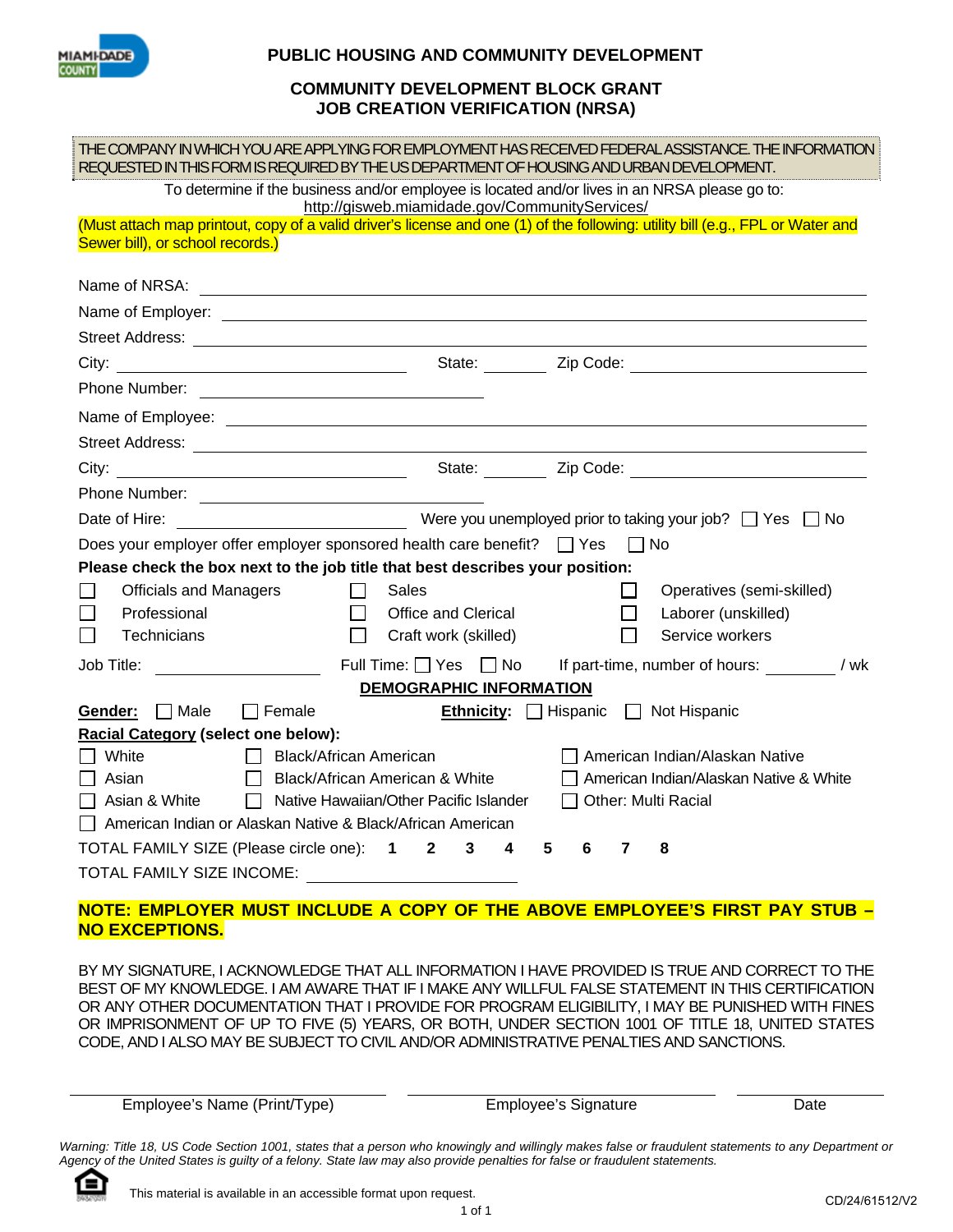# List of Persons (Job Creation) or Businesses (Assisted) - Economic Development<br>Supplement to Quarterly Expenditure and Progress Report **List of Persons (Job Creation) or Businesses (Assisted) - Economic Development Supplement to Quarterly Expenditure and Progress Report** PUBLIC HOUSING AND COMMUNITY DEVELOPMENT **PUBLIC HOUSING AND COMMUNITY DEVELOPMENT**

| 1. Persons (Job Creation)                    | IDIS Number:                            | Activity Name:          | Recipient Name:         |                         | Date:                   |  |
|----------------------------------------------|-----------------------------------------|-------------------------|-------------------------|-------------------------|-------------------------|--|
| 2. Business (Assisted)                       |                                         |                         |                         |                         |                         |  |
| بہ<br>Person(s) or Business(es) Address<br>Ē | 4th Quarter [Oct - Dec]/Annual Report [ | 3rd Quater [Jul - Sept] | 2nd Quarter [Apr - Jun] | 1st Quarter [Jan - Mar] | <b>Reporting Period</b> |  |

| 1. Persons (Job Creation)      |            | 2. Business (Assisted)                         | 3. Person(s) or Business(es) Address                            | http://gisweb.miamidade.gov/CommunityServices/<br>4. NRSA                      |
|--------------------------------|------------|------------------------------------------------|-----------------------------------------------------------------|--------------------------------------------------------------------------------|
| Last Name<br><b>First Name</b> | Legal Name | DUNS Number<br>New Existing<br>Façade<br>Rehab | House Number Direction Street Name Street Type Lives in a NRSA? | Name of NRSA                                                                   |
| →                              |            | $\Box$<br>$\Box$                               |                                                                 | <b>DYes</b><br>DNG                                                             |
| 2                              |            | $\Box$<br>$\Box$                               |                                                                 | $\Box$ Yes $\Box$ No                                                           |
| $\omega$                       |            | $\Box$<br>$\Box$                               |                                                                 | $\square$ Ness $\square$ Noo                                                   |
| $\overline{4}$                 |            | $\Box$<br>$\Box$                               |                                                                 | <b>DYes</b><br>$\begin{array}{c} \square \\ \square \\ \infty \end{array}$     |
| <u>ທ</u>                       |            | $\Box$<br>$\Box$                               |                                                                 | $\square$ Yes<br>$\overline{\Box}$                                             |
| $\circ$                        |            | $\Box$<br>$\Box$                               |                                                                 | <b>DYes</b><br>$\overline{\Box}$                                               |
| $\overline{\phantom{0}}$       |            | $\Box$<br>$\Box$                               |                                                                 | <b>DYes</b><br>$\overline{\square}$                                            |
| $\infty$                       |            | $\Box$<br>$\Box$                               |                                                                 | <b>L</b><br>Yes<br>$\begin{array}{c} \square \\ \square \\ \infty \end{array}$ |
| $\circ$                        |            | $\Box$<br>$\Box$                               |                                                                 | $\Box$ Yes $\Box$ No                                                           |
| #                              |            | $\Box$<br>$\Box$                               |                                                                 | <b>D</b> Yes<br>$\overline{a}$                                                 |
| #                              |            | $\Box$<br>$\Box$                               |                                                                 | <b>L</b><br>Yes<br>$\overline{a}$                                              |
| #                              |            | $\Box$<br>$\Box$                               |                                                                 | <b>L</b><br>Yes<br>N <sub>0</sub>                                              |
| #                              |            | $\Box$<br>$\Box$                               |                                                                 | <b>L</b><br>Yes<br>$\Box$ No                                                   |
| #                              |            | $\Box$<br>$\Box$                               |                                                                 | <b>DYes</b><br>$\frac{1}{2}$                                                   |
| #                              |            | $\Box$<br>$\Box$                               |                                                                 | ON O SO A                                                                      |
| <b>INSTRUCTIONS</b>            |            |                                                |                                                                 |                                                                                |

1. Fill in name of the person for which the job was created –or– the legal name of the assisted business.

2. Fill in the Data Universal Numbering System [9-digit number] of the assisted business.

3. Enter an "X" in the column that matches the business status [New –or– Existing].

4. Enter Yes or No as applicable if Façade –or– Rehab improvements completed for the assisted business.

5. Enter the complete address of the person –or– business, e.g., House Number, Direction, Street Name, & Street Type.

6. Enter Yes or No as applicable if the person lives in, job is located in, or the business is located in one of the NRSAs.

1. Fill in name of the person for which the job was created –or– the legal name of the assisted business.<br>2. Fill in the Data Universal Numbering System [9-digit number] of the assisted business.<br>4. Enter Yeas or No as ap 7. If yes, view NRSA map at http://gisweb.miamidade.gov/CommunityServices/ to determine correct NRSA location and fill in the name of the NRSA: Goulds, Leisure City, Melrose, Model City,

Opa-Locka, Perrine, South Miami, or West Little River.

Warning: Title 18, US Code Section 1, states that a person who holds that the figh makes take that of Agency and the United States of traudulent states that of Agency of the United States is guity of a felony. State have t

Warning: Tile 18, US Code Section 1001, states that a person who knowingly and whill all the the permet to Agency of the United States is guity of a felomy. State law may also provide penalites that a secure that a states. for false or fraudulent statements. Đ

This material is available in an accessible format upon request. This material is available in an accessible format upon request.

> CD/28/12513/V CD/28/12513/V